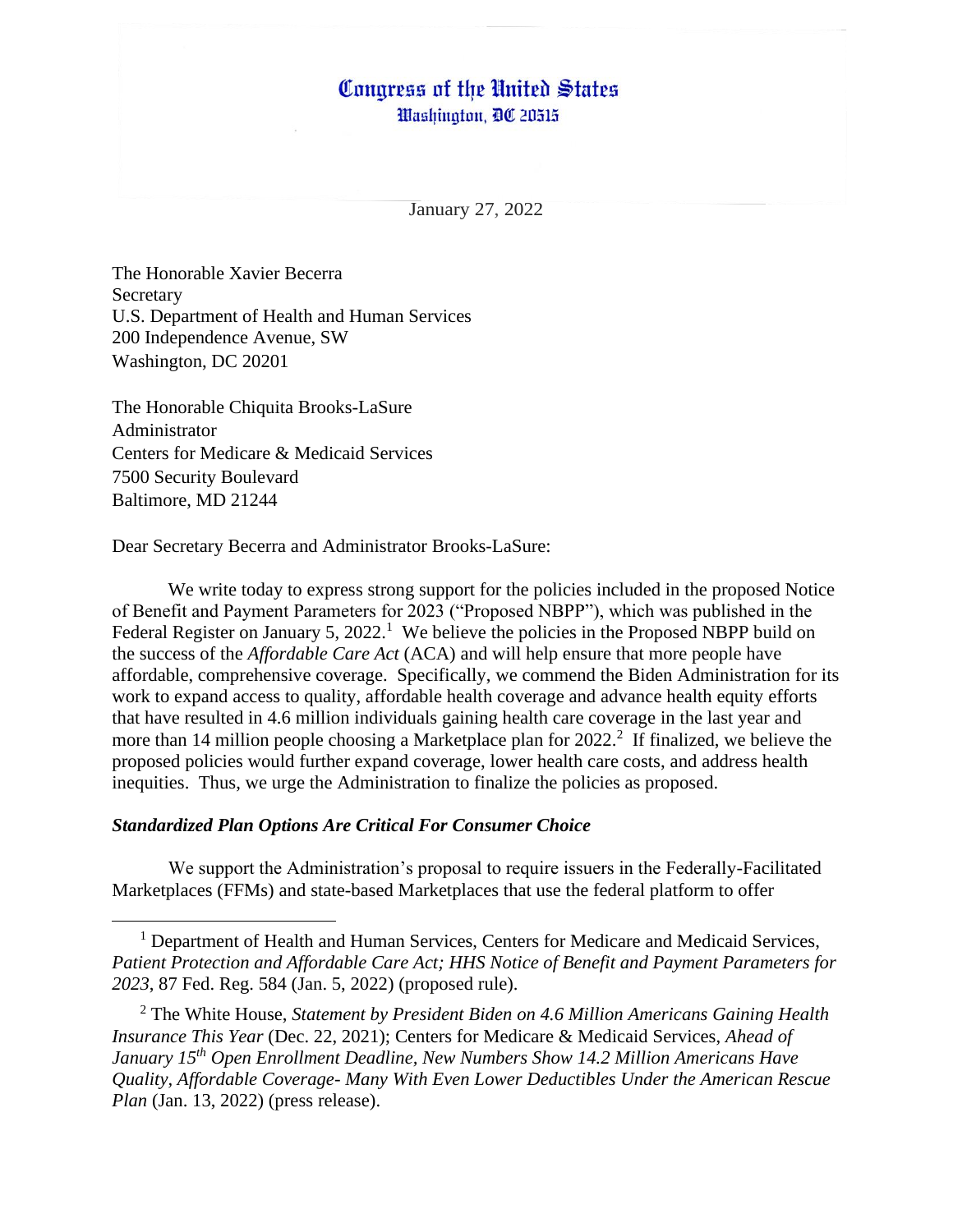Hon. Becerra and Hon. Brooks-LaSure January 27, 2022 Page 2

standardized plan options at every product network type, plan classification, and metal level beginning with the 2023 plan year. On average, a consumer has more than 100 plan options to choose from on the ACA Marketplaces—a fact that often leads to consumer "choice overload," which can present barriers to selecting an appropriate health plan.<sup>3</sup> As documented in a report by the Office of the Assistant Secretary for Planning and Evaluation (ASPE) at the U.S. Department of Health and Human Services, offering standardized options simplifies consumer choice, enhances the value of Marketplace coverage, reduces administrative expenses, and improves health equity.<sup>4</sup> We believe the proposed policy will make it easier for consumers to navigate plan options and choose the best plan. We also support the proposal to resume differential display of standardized plans on HealthCare.gov and to extend this requirement to web-brokers and issuers utilizing Direct Enrollment. We urge the Administration to finalize these policies as proposed.

# *Reduced Consumer Burden During SEP Will Improve Coverage Take-Up*

The Proposed NBPP also includes several policies that would streamline and remove unnecessary barriers to enrollment for consumers. In particular, the proposal to scale back preenrollment verification for Special Enrollment Periods (SEPs) to include only the SEP for the loss of minimum essential coverage would remove barriers to coverage and decrease consumer burden. We support the proposal to give Marketplaces the option to conduct a pre-enrollment SEP verification process and provide an exception for special circumstances, such as natural disasters or public health emergencies. We share the Administration's concerns that preenrollment SEP verification contributes to a higher uninsured rate and disproportionately has a negative impact on Black consumers who submit verification documentations at much lower rates than White consumers.<sup>5</sup> If finalized, we believe the proposed policy would help expand access to coverage and ensure that consumers who qualify for SEPs can enroll in coverage without unnecessary barriers.

# *Expanded Coverage of Essential Community Providers Will Expand Access to Care*

The Proposed NBPP's policy to raise the Essential Community Providers (ECPs) threshold would also improve access to health care for low-income and medically underserved communities. Specifically, we strongly support the proposal to require issuers to include 35 percent of ECPs in their network for each plan's service area and the inclusion of Substance Use Disorder Treatment Centers as eligible ECPs. ECPs play a critical role in our communities and help serve low-income, high-risk, and underserved individuals, as well as those who lack access to providers, and we urge the Administration to finalize the policy as proposed.

<sup>3</sup> Assistant Secretary for Planning and Evaluation, *Facilitating Consumer Choice: Standardized Plans in Health Insurance Marketplaces* (Dec. 2021) (aspe.hhs.gov/sites/default/files/documents/222751d8ae7f56738f2f4128d819846b/Standardized-Plans-in-Health-Insurance-Marketplaces.pdf).

4 *Id.*

5 *See* note 1, at page 653.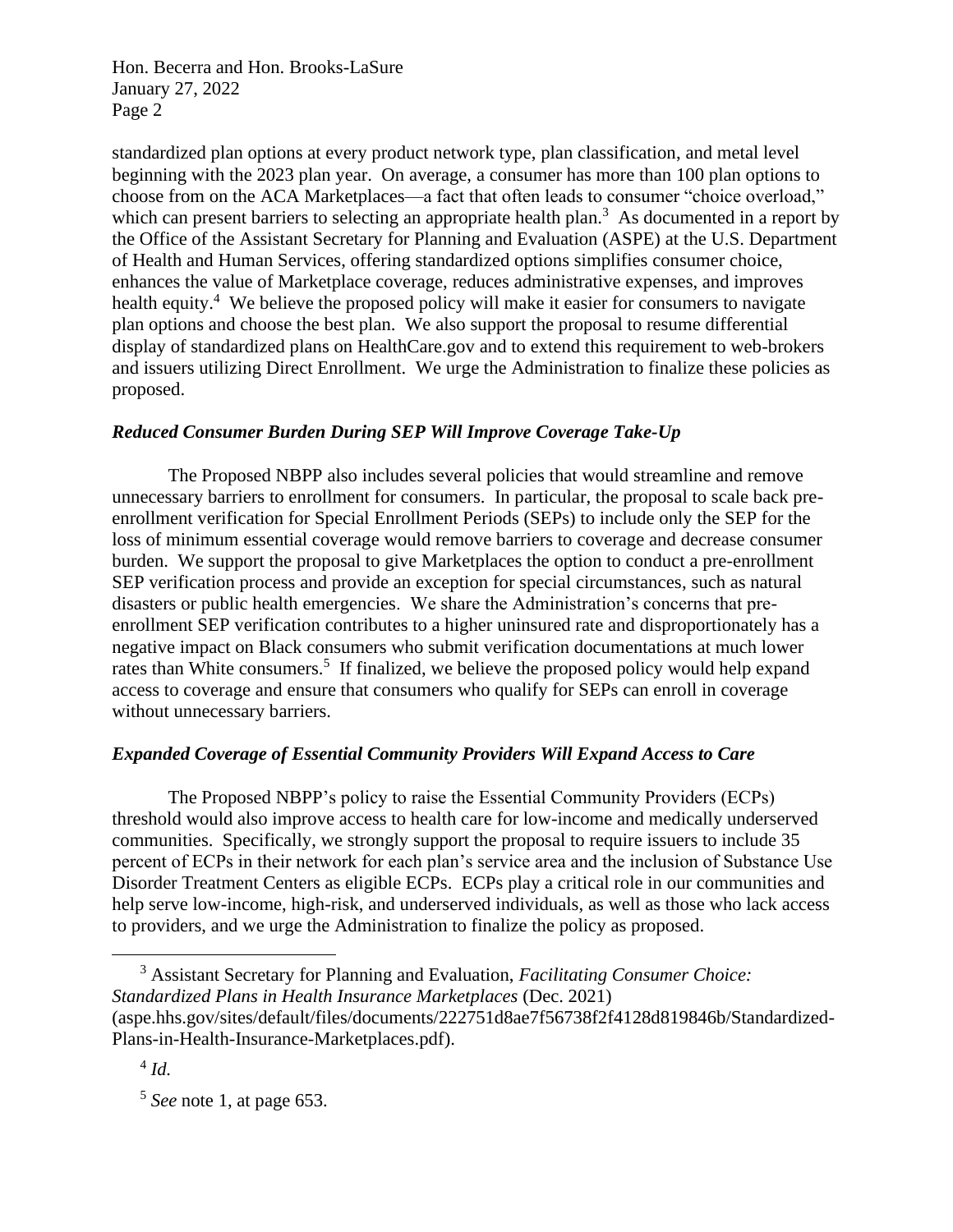Hon. Becerra and Hon. Brooks-LaSure January 27, 2022 Page 3

#### *Improved Network Adequacy Will Ensure Access to Care*

We support the proposed policy to reestablish federal network adequacy reviews in states on the FFM and to adopt quantitative time and distance standards and appointment wait-time standards. We believe such policies will establish continuity of care for consumers and ensure that consumers have access to necessary care and to the right type of providers in accessible locations.

## *Protection Against Discrimination is Critical for Reducing Health Inequities*

We strongly support the Administration's efforts to ensure that LGBTQI+ individuals are protected from discrimination. The Proposed NBPP will reduce barriers to health coverage for LGBTQI+ individuals by prohibiting Marketplaces, issuers, agents, and brokers from discriminating against individuals based on sexual orientation and gender identity. This policy will expand access to health coverage, decrease health inequities, and lead to improved outcomes in the LGBTQI+ community. The proposed rule also clarifies the ban on discriminatory benefit design, and ensures that benefit designs, benefit limitations, and plan coverage requirements are based on clinical evidence. This would guarantee the LGBTQI+ community has access to medically necessary care and we urge the Administration to finalize both policies as proposed.

## *Clarification to the Medical Loss Ratio Improves Value for Consumers*

The Proposed NBPP's requirements to the ACA's Medical Loss Ratio (MLR) calculations will ensure that plans provide value to consumers. We appreciate the Administration's clarification of the type of expenses issuers can include in the MLR calculation, and we support the proposal that requires expenses be directly related to activities that improve health care quality. We are concerned that without this change, artificial inflation of the MLR that skirts the law will result in denial of rebates to consumers. We also encourage the Administration to finalize the proposal to require issuers to address health and health care disparities in their quality improvement strategy standards.

We applaud the Proposed NBPP and the Biden Administration's commitment to ensuring Americans have access to affordable, comprehensive coverage. The Proposed NBPP builds on the ACA's historic coverage gains, includes critical policies to address inequities in health care, and expands access for our underserved and vulnerable communities. We urge the Administration to finalize the policies as outlined in the Proposed NBPP, and we applaud the agency's work in enhancing the health and well-being of families.